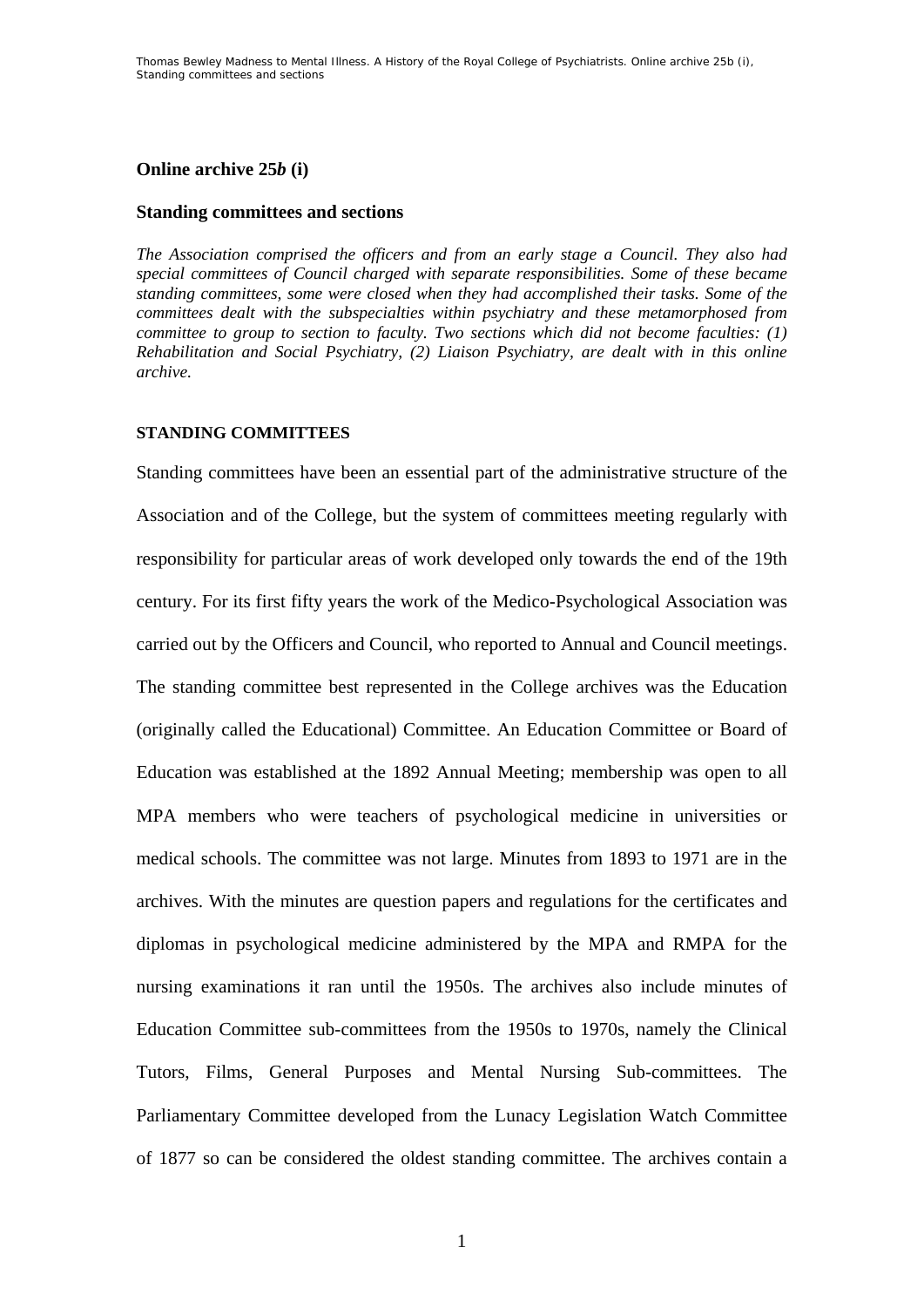long series of its minutes although these do not begin until 1906. Despite the title, the main work of this Committee in the early part of this century concerned asylum officers' pensions and working conditions.

A Library Committee was first suggested in 1877, the development of a circulating library having been suggested as a suitable use for the MPA's surplus funds. A Standing Committee was established in 1896 after the MPA received a large bequest of books from Dr Daniel Hack Tuke's widow. The only record of this Committee is a minute book from 1904-51 by which time there was no suggestion of 'surplus funds' being available and in which the topics under discussion were library accommodation and security, and the late return or disappearance of books. The Association also had a Standing Papers and Discussions Committee from 1946 and a Public Relations Committee, established in 1957 'to study the education of the Public and Press in Mental Health Matters' minutes of which are in the archives. A Standing Research and Clinical Committee was established in 1927 although there had been a Research Committee in 1914. Neither the MPA nor RMPA had a standing editorial or finance committee. Both the Editor and Treasurer reported to Council and annual meetings and the Editor had the help of assistant editors, an editorial board and occasional special committees, including the Journal Delays Committee of 1897. There are no known MPA or RMPA editorial or financial records for the Journal.

Structural reforms within the College in 1995 led to the future of the Social Psychiatry and Liaison Sections becoming uncertain. There appeared to be no role for the Social Psychiatry Section as General Psychiatry was to embrace community issues, but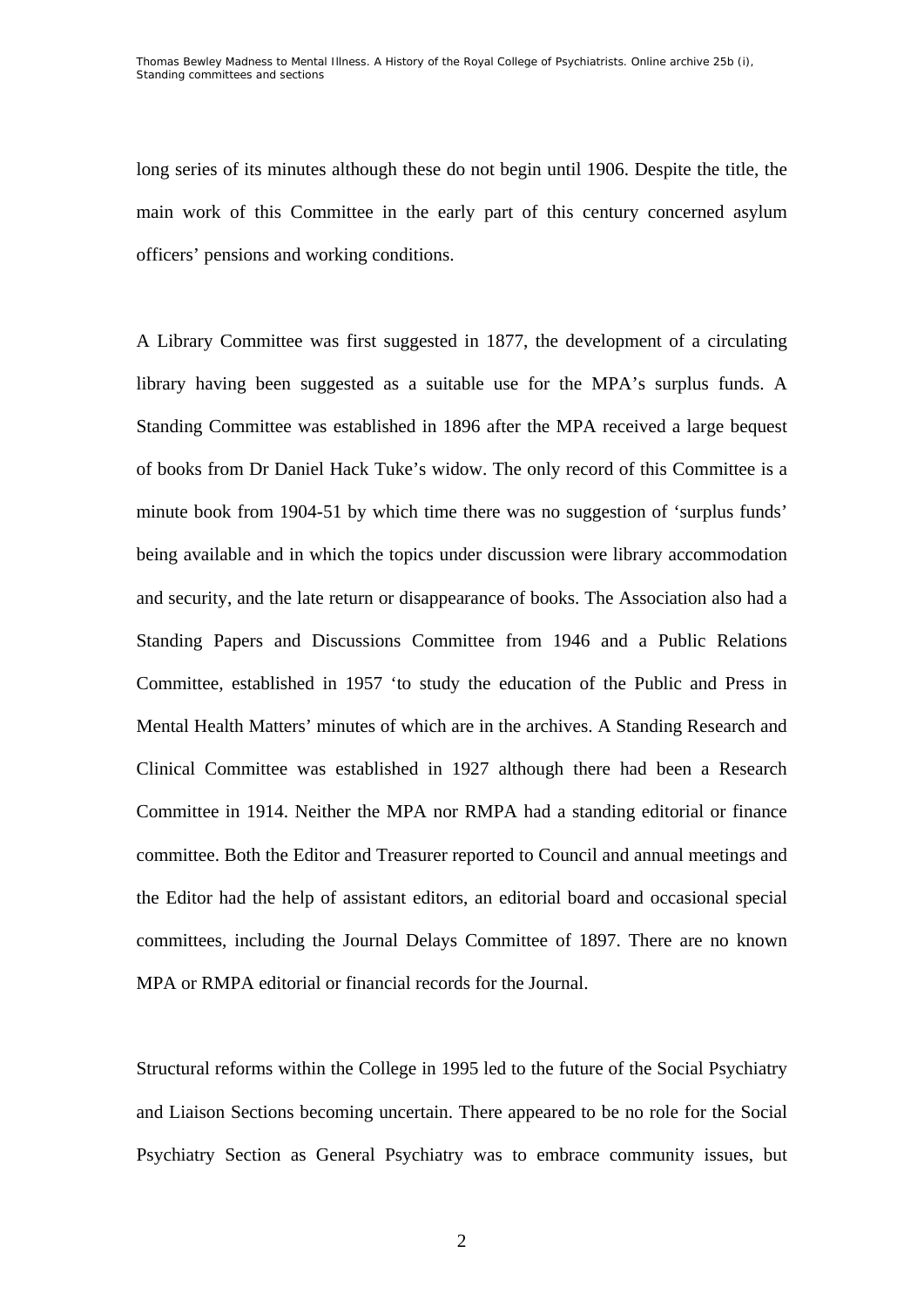rehabilitation seemed to deserve more than special interest status as it had its own allocation of Senior Registrars and a discrete training programme. Similar arguments were deployed for Liaison Psychiatry, which resulted in both sub-specialties being made a Section within the new structure.

#### **Sections at the end of the 20th century**

# **1. Section of Rehabilitation and Social Psychiatry Section**

Rehabilitation psychiatry has a long history within the R.M.P.A. and later the College. Its practitioners prepared patients for life outside an institution and ensured that good social conditions, including the application of insights into interpersonal relationships within the family, informed the practice of the rehabilitation team. These practitioners found their home within the Social Psychiatry Section of the College. In 1981 the College issued a pamphlet *Rehabilitation in the Eighties* which stimulated considerable discussion both within and without the College. There were many who felt that the application of psychosocial principles to persons with psychiatric disability had more to offer than mere discharge from hospital, as it could offer a healthier and more enjoyable life. In 1982 a small informal group, led by Professor John Wing met to delineate the principles of Rehabilitation psychiatry and the role of the rehabilitation psychiatrist. Their paper was produced at a fringe meeting of the AGM that year. The audience exceeded 80 members who not only endorsed the paper but asked that the College better recognise the work of its members working within rehabilitation. Meetings of rehabilitation psychiatrists continued at the College to work on the issues of education, research, and liaison with other groups both within and outside the College. The Social Psychiatry Section hosted this group, which, after considerable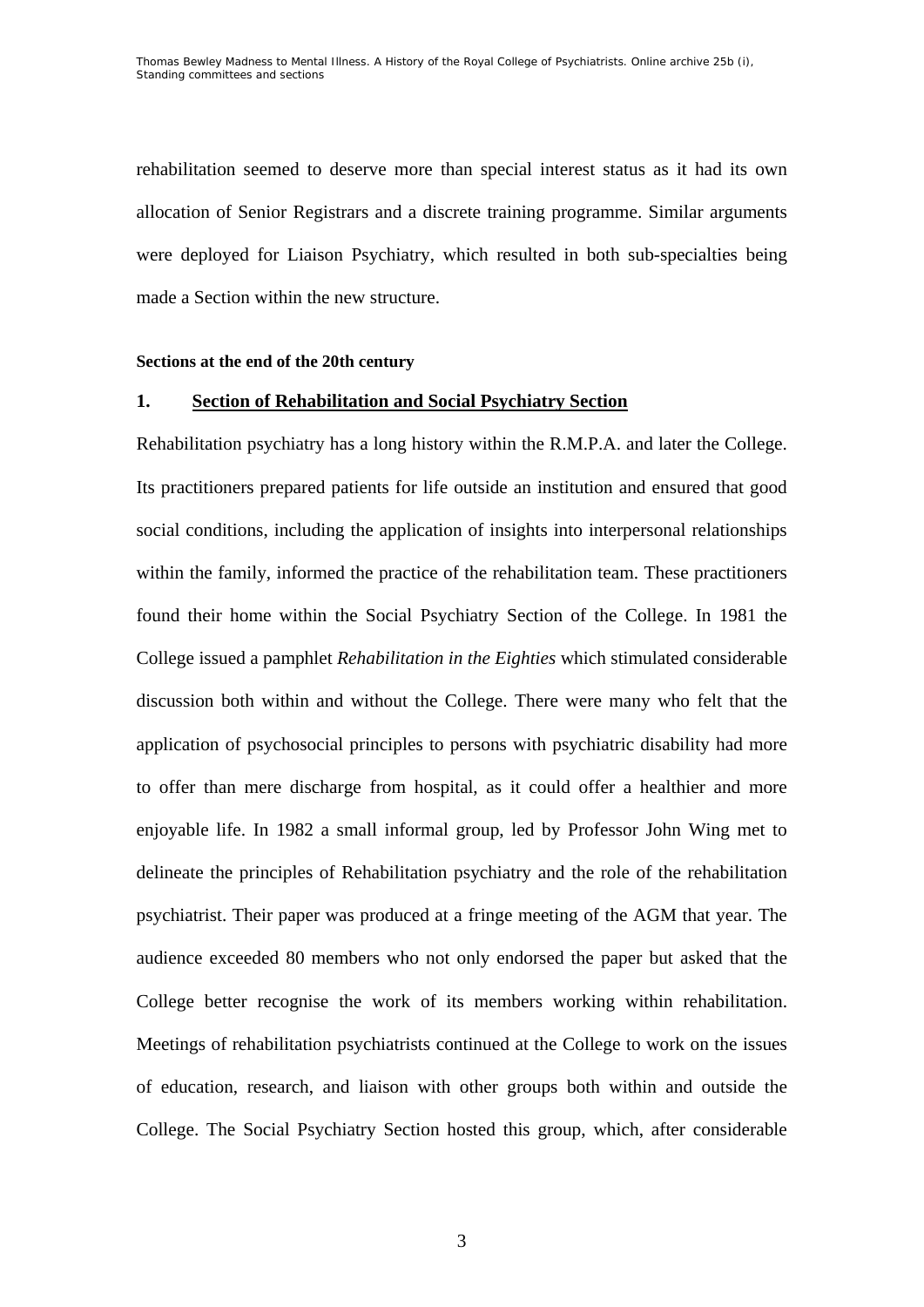discussion within the section, was called the Rehabilitation Forum. This began to produce documents that demonstrated both the range of rehabilitation, the educational requirements for the sub-specialty, as well as a survey of manpower and resources. The Social Psychiatry Section had become focussed upon Community Psychiatry and Rehabilitation. There were debates on the nature of each of these contrasting interests. It was argued that community psychiatry was good general psychiatry carried out within a community setting; while on the other hand it was held that rehabilitation belonged to the past as so many of the disabilities arose from long-term institutional care. An argument was also made that rehabilitation deserved more than special interest status as it had its own allocation of Senior Registrars and a discrete training programme. Similar arguments were deployed by Liaison Psychiatry, which resulted in both sub-specialties being made Sections within the new structure. Rehabilitation psychiatrists today acknowledge their debt to the principles of social theory and the Rehabilitation and Social Psychiatry Section started in 1996.

# **2. Section of Liaison Psychiatry**

The closure of asylums and the move of their patients into the community focussed psychiatric resources on chronic psychotic illnesses, neglecting the psychological problems of general hospital patients. Medical and surgical patients have a high prevalence of psychiatric disorder which can be effectively helped with both psychological or pharmacological treatments. Until the 1970s specific liaison psychiatry services were virtually unknown in Britain. Informal discussions between interested clinicians took place in the early 1980s and a consensus emerged that liaison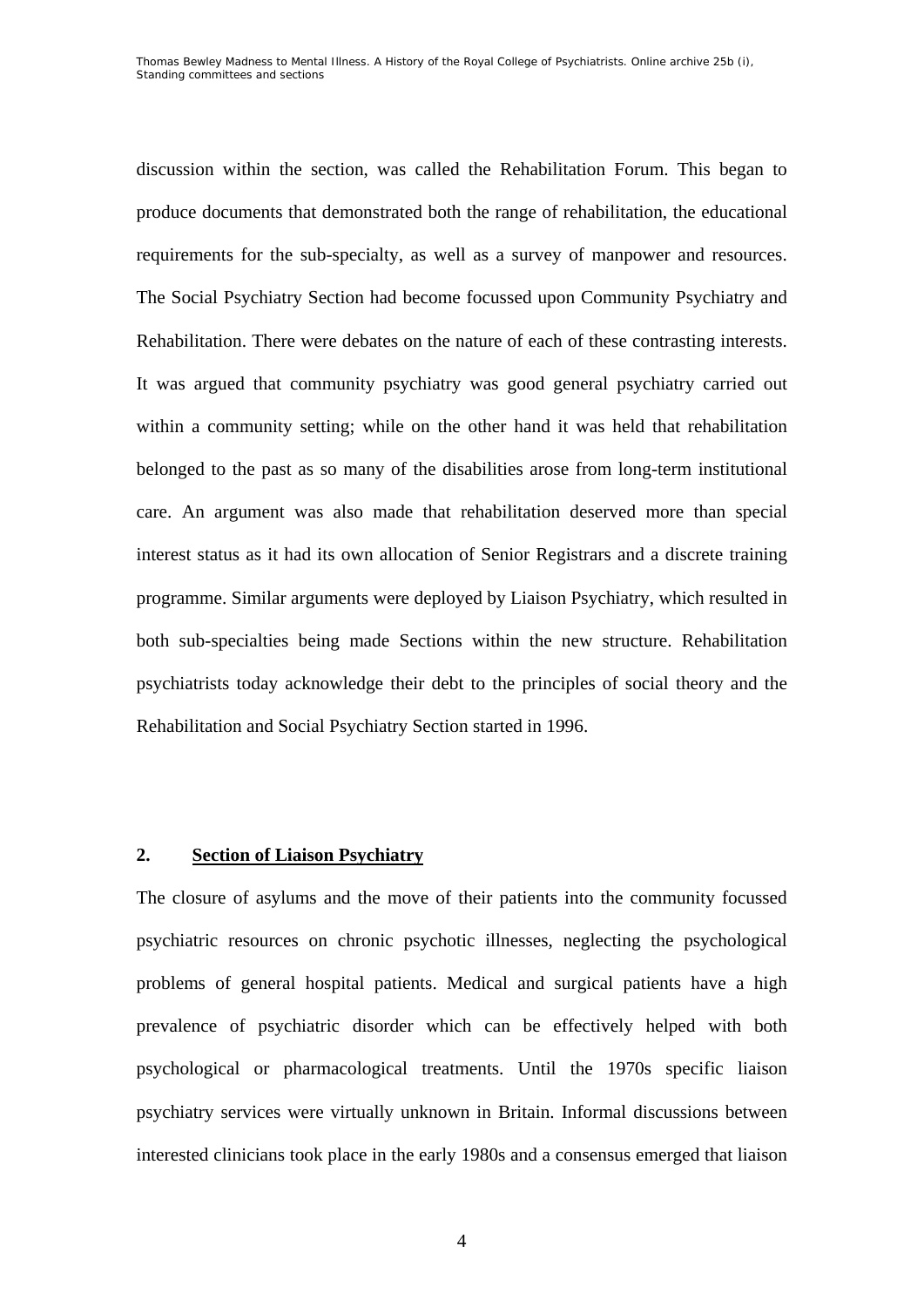psychiatry would be served best by establishing a group within the Royal College. A letter to the *Bulletin* drew a response which indicated that there was considerable enthusiasm for establishing a national group to provide a forum for clinical, research and teaching interests in the field of consultation and liaison psychiatry. The College then recognised liaison psychiatry as a specialist interest group. At this time there was substantial clinical and academic activity but insufficient time to carry out all aspects of this type of work satisfactorily. Services appeared to have developed haphazardly and few districts had given priority to developing liaison psychiatry. Most services were provided by general psychiatrists, some of whom had a special interest in liaison psychiatry. Richard Mayou, who had been the prime mover in establishing the group, was elected Chairman and served in this capacity until 1989.

Increased recognition and status of liaison psychiatry led to the creation of a growing number of consultant posts and a handful of university chairs. By 1996 there were 86 consultants in England, Scotland and Wales who carried out specific liaison work, 43 of whom had either full-time or half-time posts in liaison psychiatry. Sixteen new posts had been created during the previous two years but staffing levels still fell below the College's recommended guidelines of 0.4 full-time equivalent posts per 100 000 population. Many large general hospitals now have a distinct liaison psychiatry service and these developments have enabled more trainees to acquire relevant experience. The College recognised this by changing the group to a Section in 1997. This Section has held joint meetings with other organisations, involving other medical specialists and non-medical professionals who treat similar patients. Meetings were held with the British Diabetic Association and biennial meetings with the Society for Psychosomatic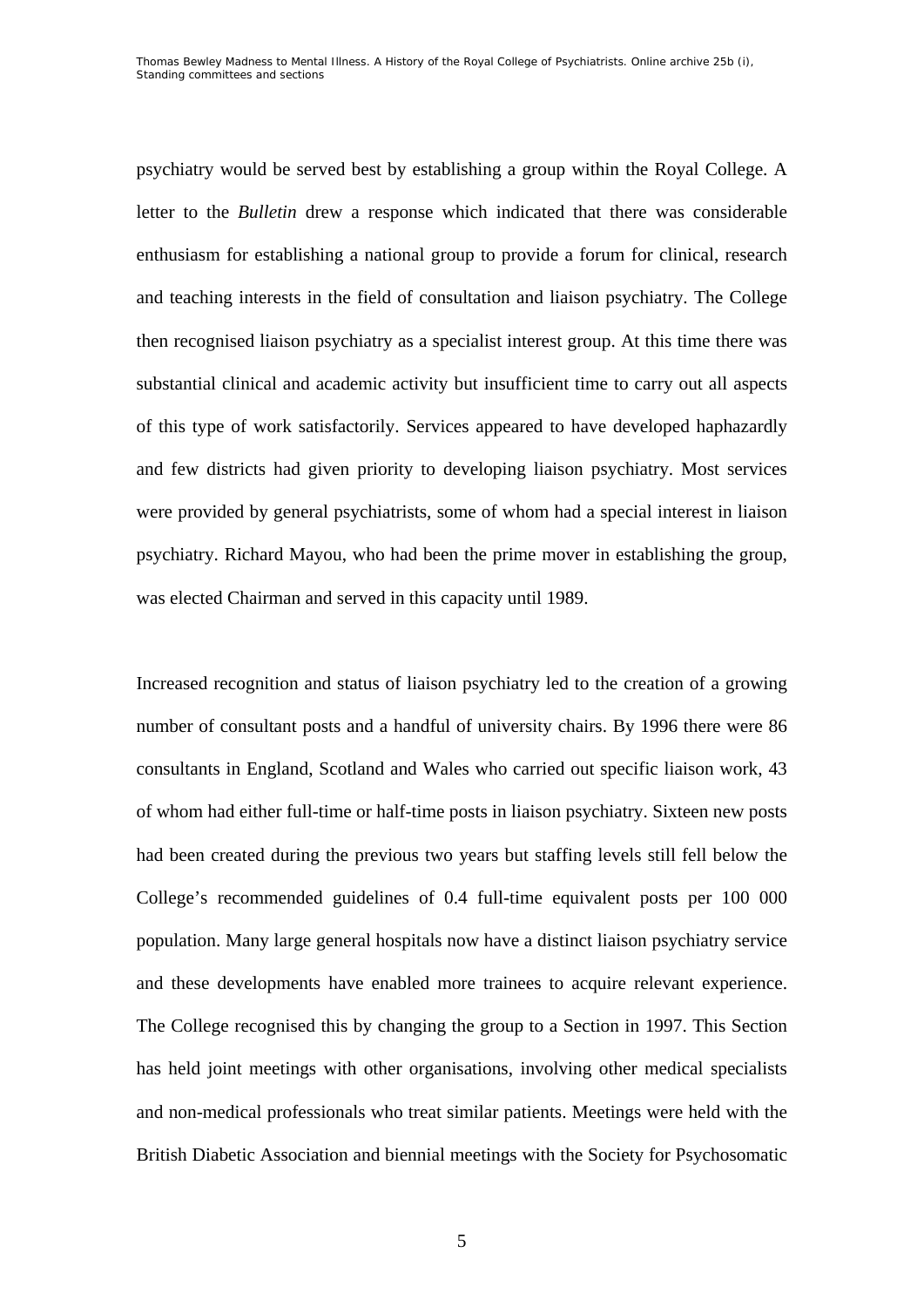Research. Joint meetings have also been held with liaison psychiatrists from Holland, Portugal and the Nordic countries. There has also been the development of links with other Royal Colleges. Two joint conferences with the Royal College of Physicians of London were held on medically unexplained symptoms and psychiatric aspects of physical disease. These facilitated the establishment of a joint working party on the psychological care of medical patients. This report made recommendations on the provision of a liaison service in each general hospital and on the training of medical and other staff in recognising and managing psychological problems in medical patients.

A joint working party with the Royal College of Surgeons published a similar report on the psychological care of surgical patients. This underlined the importance of training clinicians to recognise psychological problems such as alcoholism in surgical practice. Surgical teams working in areas of high psychiatric morbidity, for example breast care, pain control, cancer and cosmetic surgery, should identify staff members who could be trained in the delivery of effective psychological care. For help with the management of problem cases every surgical team should have rapid access to a consultant led liaison psychiatry team. A joint working party with the British Association for Accident and Emergency Medicine (Royal College of Psychiatrists, 1996) made recommendations on the provision of safe and secure assessment facilities in all accident and emergency departments. A further report was prepared with the Royal College of Obstetricians and Gynaecologists. Members of the Section have made major contributions to Council Reports on the management of chronic fatigue and deliberate self-harm and to the College Seminars Series. There have also been